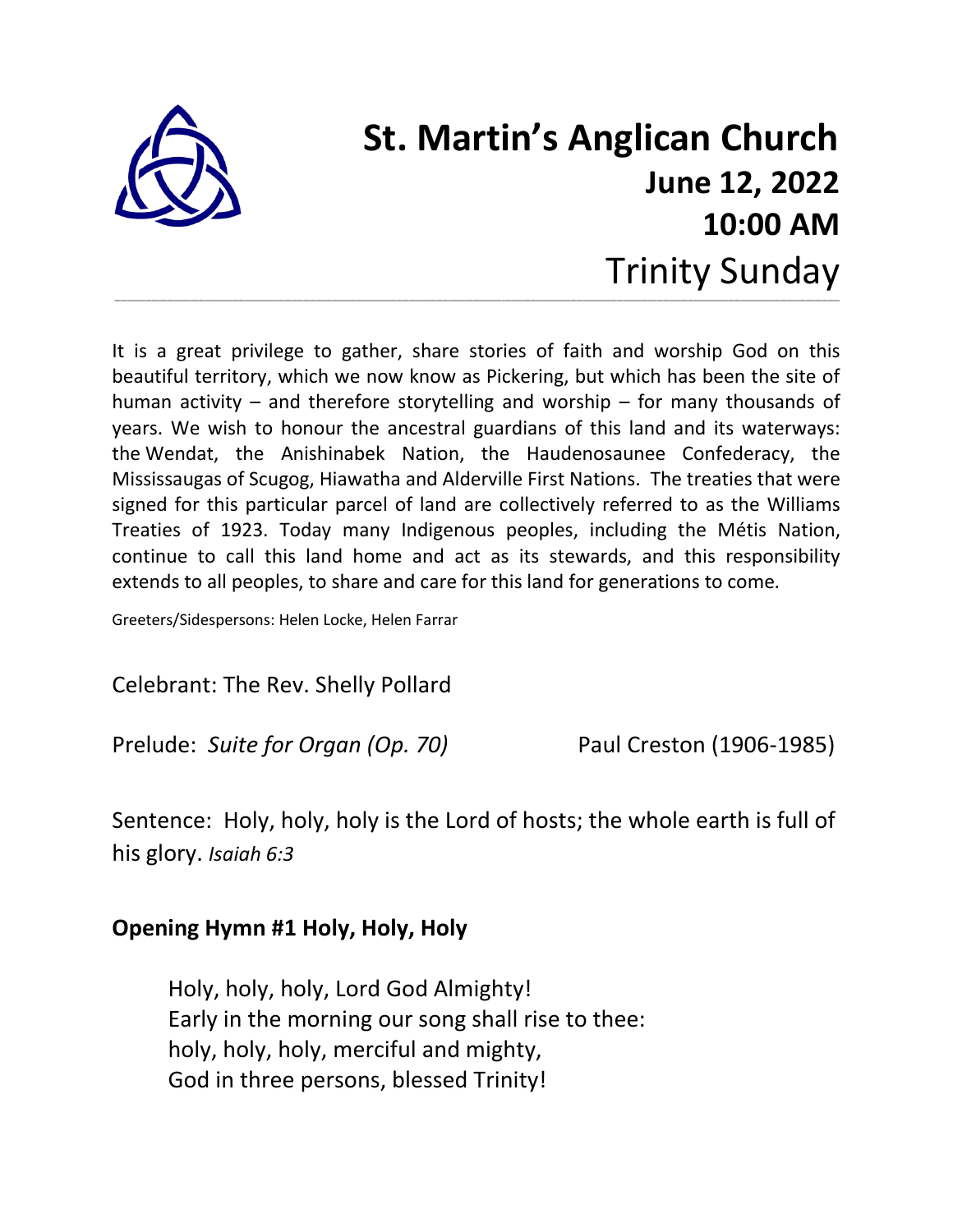Holy, holy, holy! All the saints adore thee, casting down their golden crowns around the glassy sea; cherubim and seraphim falling down before thee, which wert, and art, and evermore shalt be.

Holy, holy, holy, Lord God almighty! All thy works shall praise thy name in earth and sky and sea; holy, holy, holy, merciful and mighty, God in three Persons, blessed Trinity.

#### **THE GATHERING OF THE COMMUNITY**

*Celebrant* The grace of our Lord Jesus Christ. and the love of God, and the fellowship of the Holy Spirit, be with you all.

*People* **And also with you.** 

*Celebrant* Almighty God,

*All* **to you all hearts are open, all desires known, and from you no secrets are hidden. Cleanse the thoughts of our hearts by the inspiration of your Holy Spirit, that we may perfectly love you, and worthily magnify your holy name; through Christ our Lord. Amen.**

**Kyrie Eleison** 

Lord have mercy. **Christ have mercy.**  Lord have mercy.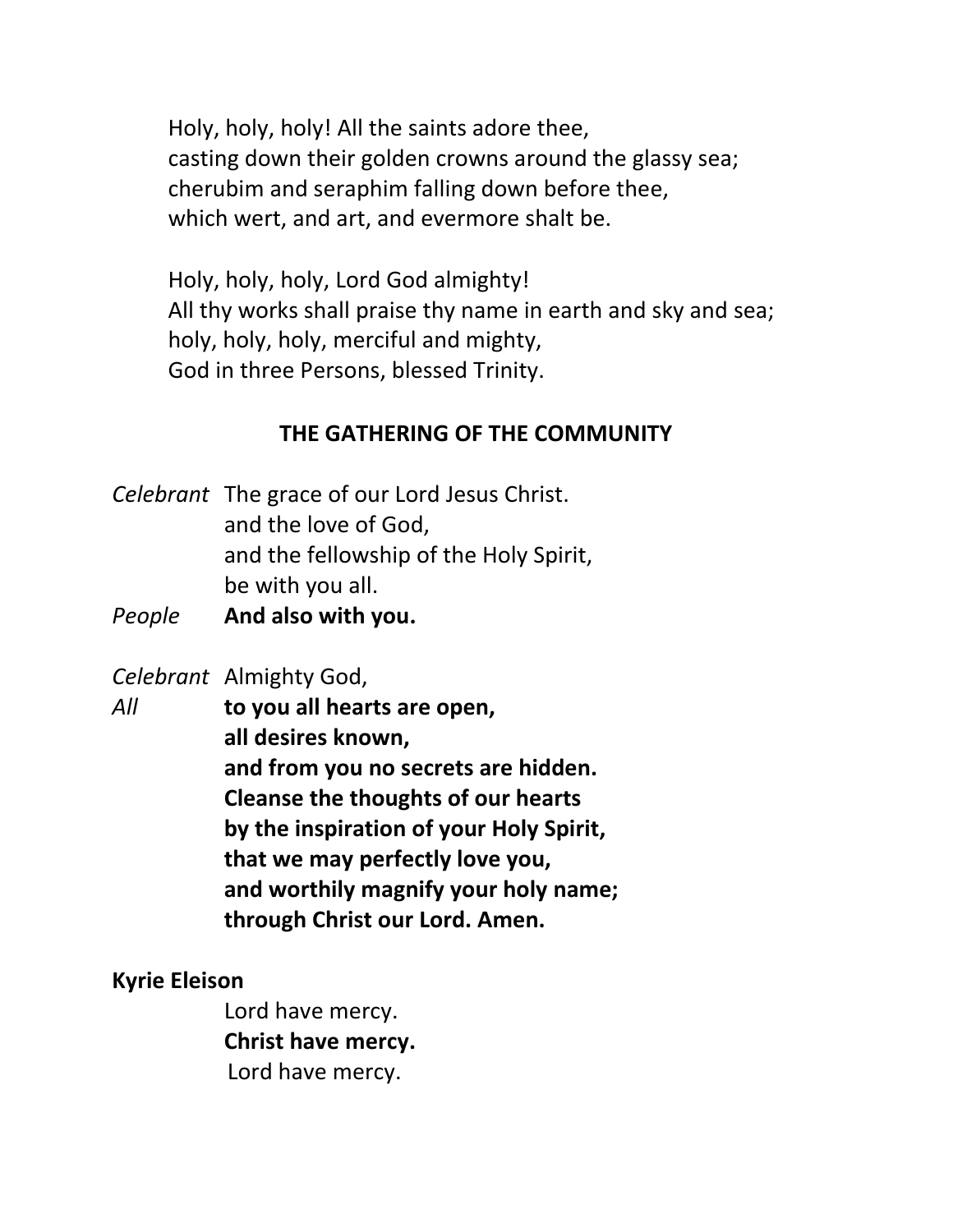# **The Collect**

Father, we praise you:

through your Word and Holy Spirit you created all things.

You reveal your salvation in all the world

by sending to us Jesus Christ, the Word made flesh.

Through your Holy Spirit

you give us a share in your life and love.

Fill us with the vision of your glory,

that we may always serve and praise you,

Father, Son, and Holy Spirit,

one God, for ever and ever. **Amen.**

# **THE PROCLAMATION OF THE WORD**

**First Reading** PROVERBS 8:1-4, 22-31Reader: Don Henderson

# A READING FROM THE BOOK OF PROVERBS

Does not wisdom call, and does not understanding raise her voice? On the heights, beside the way, at the crossroads she takes her stand; beside the gates in front of the town, at the entrance of the portals she cries out: "To you, O people, I call, and my cry is to all that live. The Lord created me at the beginning of his work, the first of his acts of long ago. Ages ago I was set up, at the first, before the beginning of the earth. When there were no depths I was brought forth, when there were no springs abounding with water. Before the mountains had been shaped, before the hills, I was brought forth - when he had not yet made earth and fields, or the world's first bits of soil. When he established the heavens, I was there, when he drew a circle on the face of the deep, when he made firm the skies above, when he established the fountains of the deep, when he assigned to the sea its limit, so that the waters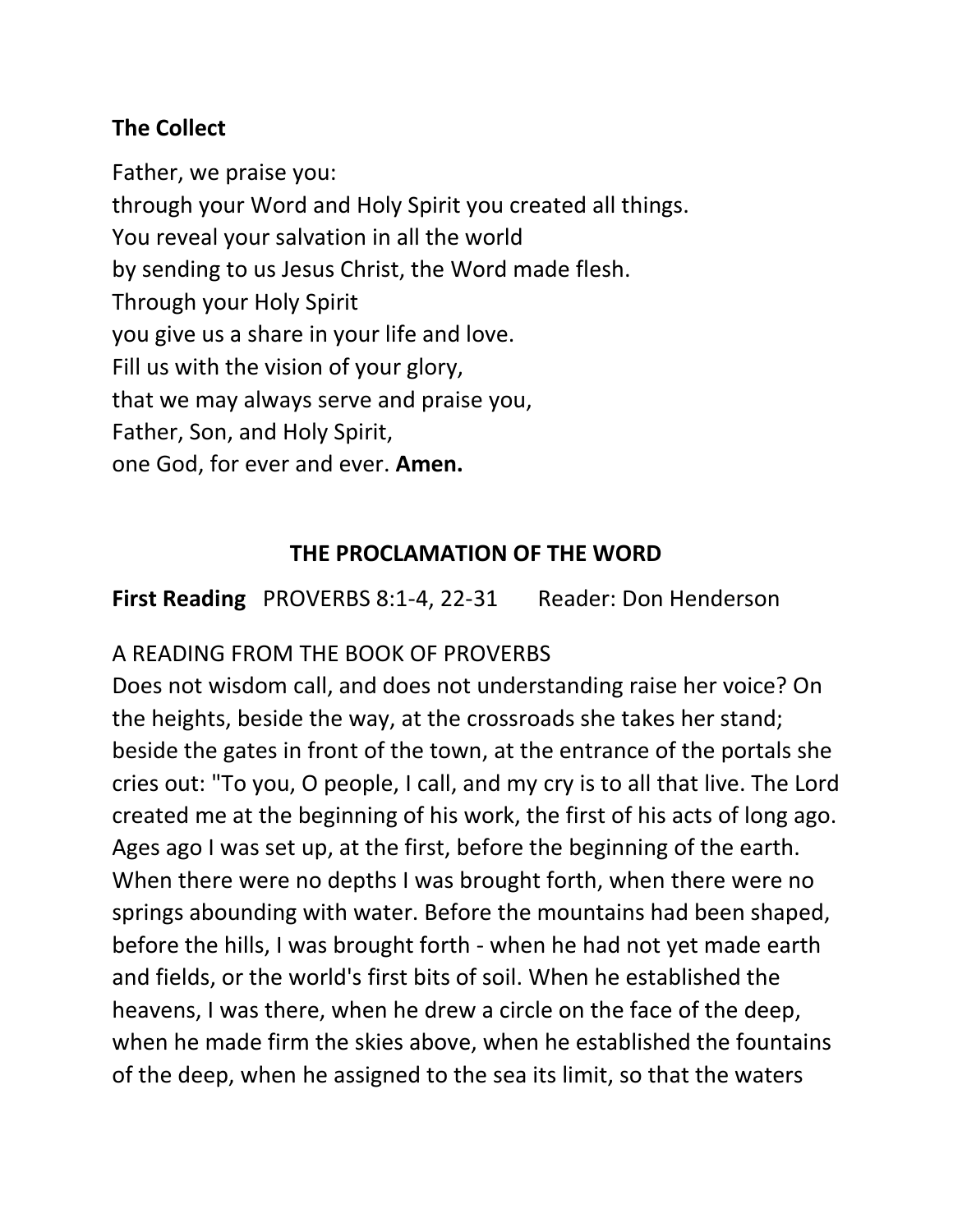might not transgress his command, when he marked out the foundations of the earth, then I was beside him, like a master worker; and I was daily his delight, rejoicing before him always, rejoicing in his inhabited world and delighting in the human race."

The Word of the Lord. **Thanks be to God.**

# **Psalm (Sung by the Choir)**

PSALM 8

O Lord our governor, how exalted is your name in all the world!

Out of the mouths of infants and children your majesty is praised above the heavens.

You have set up a stronghold against your adversaries, to quell the enemy and the avenger.

When I consider your heavens, the work of your fingers, the moon and the stars you have set in their courses,

What is man that you should be mindful of him? the son of man that you should seek him out?

You have made him but little lower than the angels; you adorn him with glory and honour;

You give him mastery over the works of your hands; you put all things under his feet;

All sheep and oxen, even the wild beasts of the field,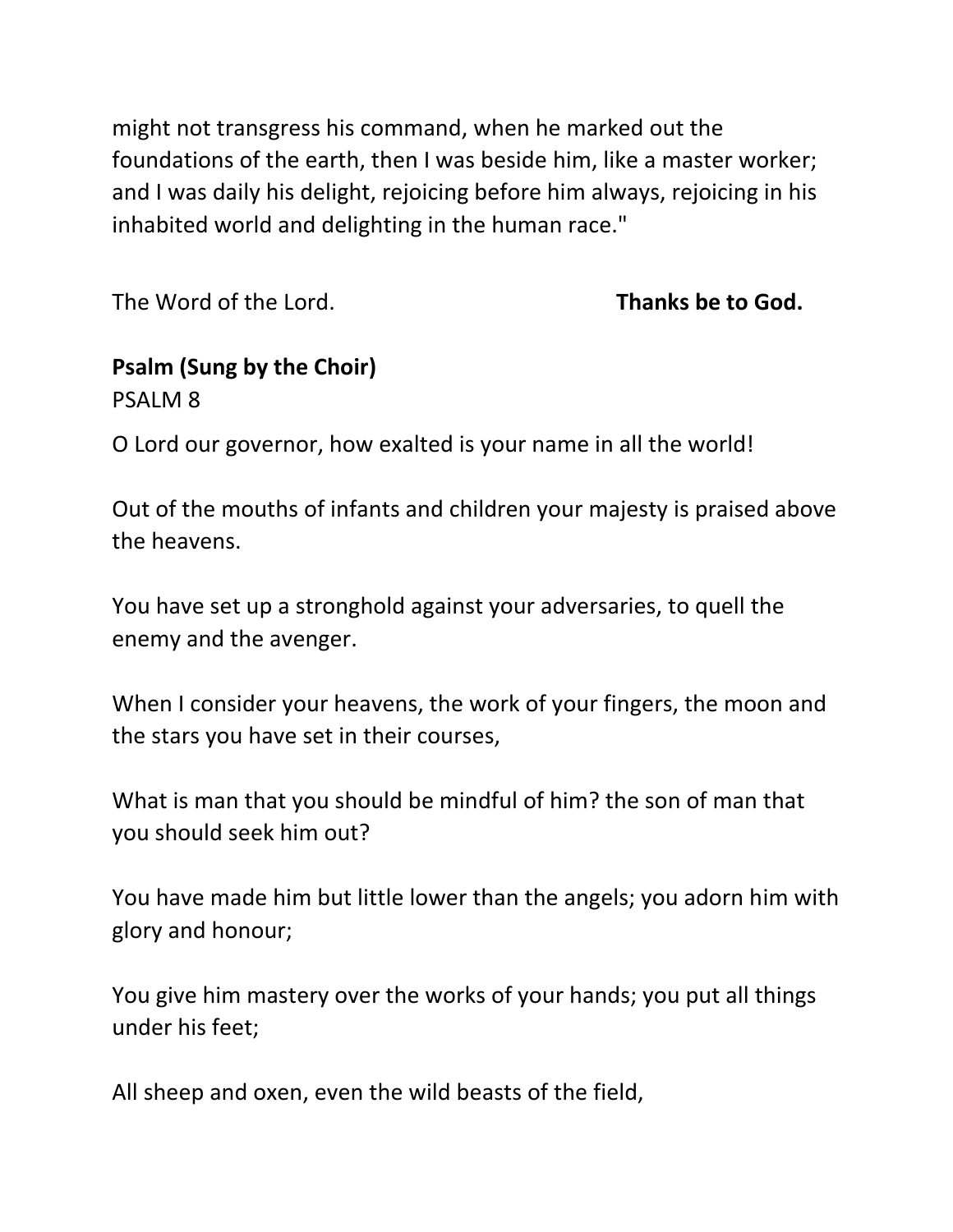The birds of the air, the fish of the sea, and whatsoever walks in the paths of the sea.

O Lord our governor, how exalted is your name in all the world!

# **Second Reading** ROMANS 5:1-5

A READING FROM THE LETTER OF PAUL TO THE ROMANS Since we are justified by faith, we have peace with God through our Lord Jesus Christ, through whom we have obtained access to this grace in which we stand; and we boast in our hope of sharing the glory of God. And not only that, but we also boast in our sufferings, knowing that suffering produces endurance, and endurance produces character, and character produces hope, and hope does not disappoint us, because God's love has been poured into our hearts through the Holy Spirit that has been given to us.

The Word of the Lord. **Thanks be to God.**

*Please stand for the Gospel.* 

**Gospel Acclamation**

**Gospel Reading** JOHN 16:12-15

*Reader* The Lord be with you.

*People* **And also with you.** 

*Reader* The Holy Gospel of our Lord Jesus Christ according to Saint John.

*People* **Glory to you, Lord Jesus Christ.**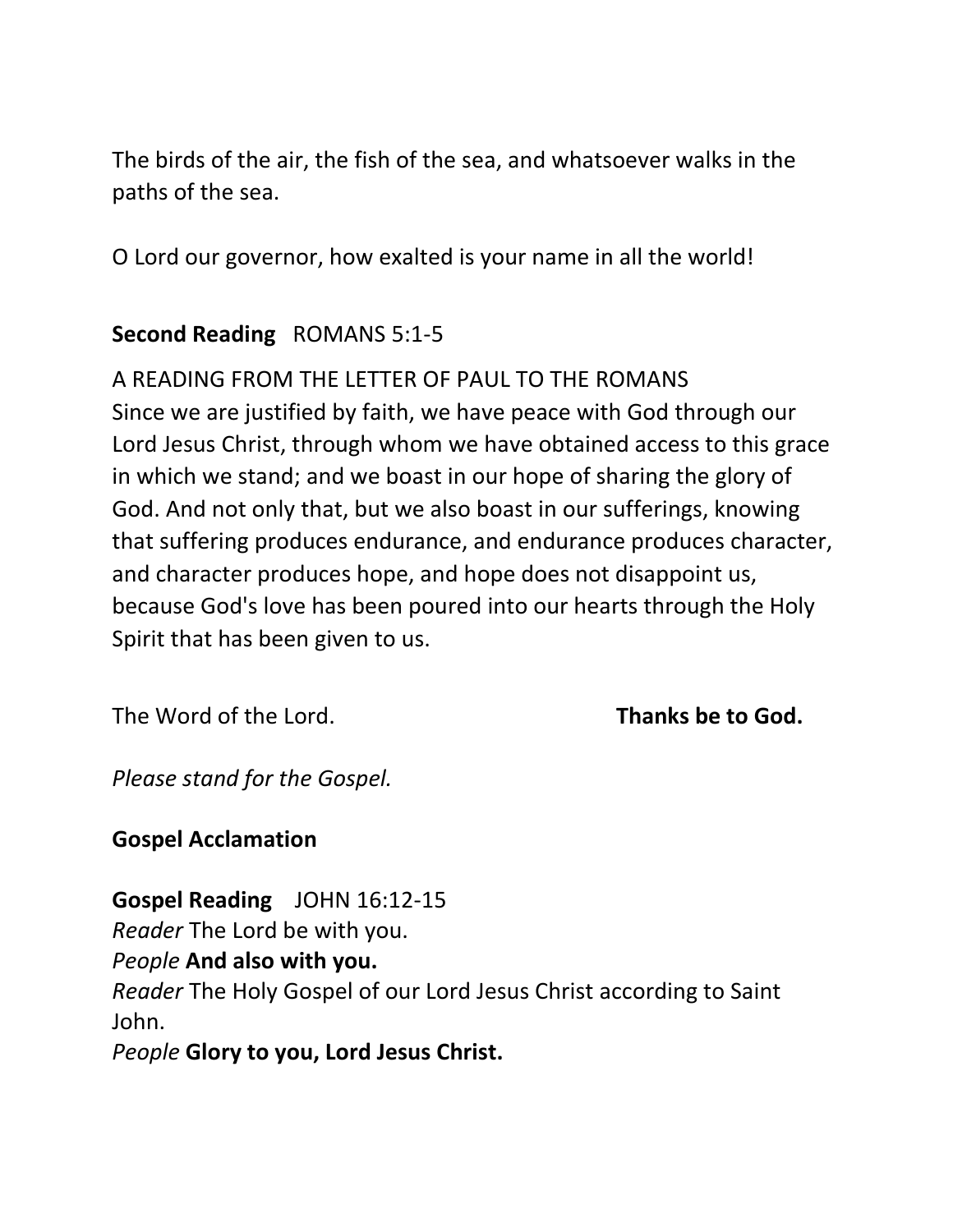Jesus said, "I still have many things to say to you, but you cannot bear them now. When the Spirit of truth comes, he will guide you into all the truth; for he will not speak on his own, but will speak whatever he hears, and he will declare to you the things that are to come. He will glorify me, because he will take what is mine and declare it to you. All that the Father has is mine. For this reason I said that he will take what is mine and declare it to you."

The Gospel of Christ. *People*: **Praise to you, Lord Jesus Christ.**

**Homily** The Rev. Richard Newland

#### **Moment of Silent Reflection**

# **The Apostles' Creed**

*Celebrant* Let us confess the faith of our baptism, as we say,

*All* **I believe in God, the Father almighty, creator of heaven and earth. I believe in Jesus Christ, his only Son, our Lord. He was conceived by the power of the Holy Spirit and born of the Virgin Mary. He suffered under Pontius Pilate, was crucified, died, and was buried. He descended to the dead. On the third day he rose again. He ascended into heaven, and is seated at the right hand of the Father. He will come again to judge the living and the dead. I believe in the Holy Spirit, the holy catholic Church,**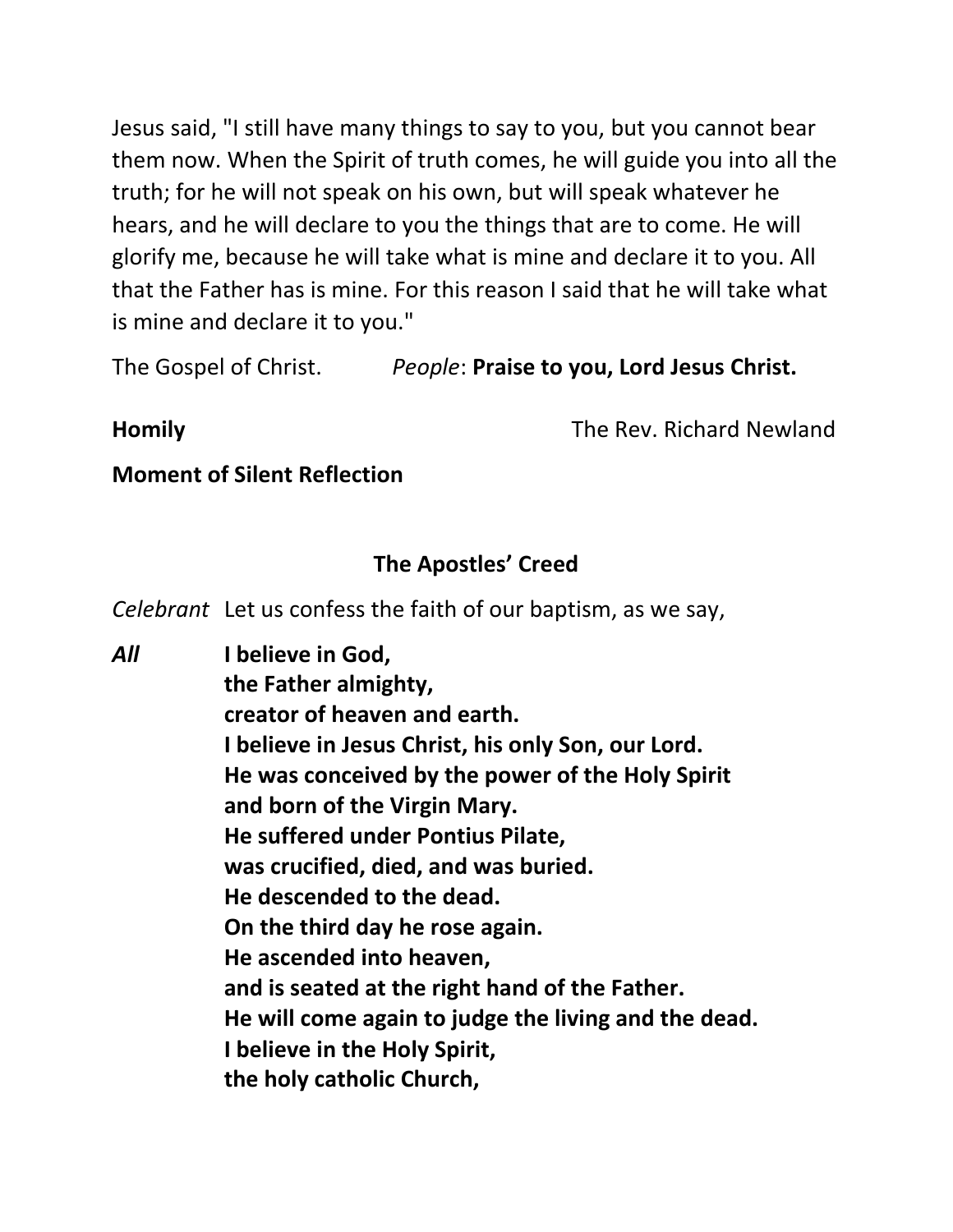**the communion of saints, the forgiveness of sins, the resurrection of the body, and the life everlasting. Amen.**

#### **Prayers of the People Intercessor: Peter Davidson**

#### **Confession & Absolution**

*Celebrant* Dear friends in Christ, God is steadfast in love and infinite in mercy; he welcomes sinners and invites them to his table. Let us confess our sins, confident in God's forgiveness.

*Silence is kept.* 

*Celebrant* Most merciful God,

*All* **we confess that we have sinned against you in thought, word, and deed, by what we have done, and by what we have left undone. We have not loved you with our whole heart; we have not loved our neighbours as ourselves. We are truly sorry and we humbly repent. For the sake of your Son Jesus Christ, have mercy on us and forgive us, that we may delight in your will, and walk in your ways, to the glory of your name. Amen.**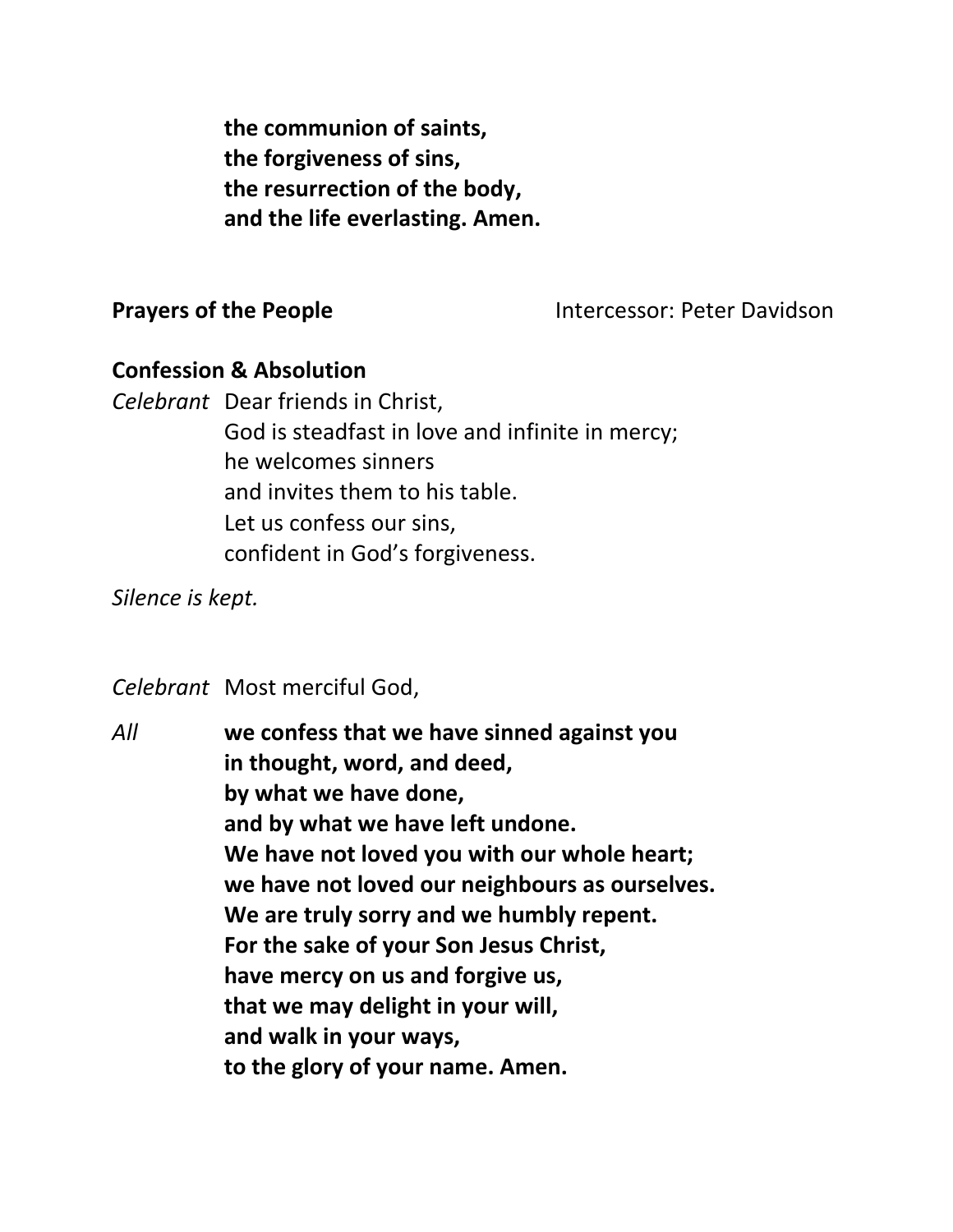*Celebrant* Almighty God have mercy upon you, pardon and deliver you from all your sins, confirm and strengthen you in all goodness, and keep you in eternal life; through Jesus Christ our Lord.

*People* **Amen**.

# **The Peace**

*Celebrant* The peace of the Lord be always with you.

*People* **And also with you**.

# **Offertory Hymn** #436 – I Bind Unto Myself Today

I bind unto myself today the strong name of the Trinity by invocation of the same, the Three in One and One in Three.

I bind this day to me forever, by power of faith, Christ's incarnation, his baptism in the Jordan river, his death on cross for my salvation, his bursting from the spicèd tomb, his riding up the heavenly way, his coming at the day of doom, I bind unto myself today.

I bind unto myself today the virtues of the starlit heaven, the glorious sun's life-giving ray, the whiteness of the moon at even, the flashing of the lightning free,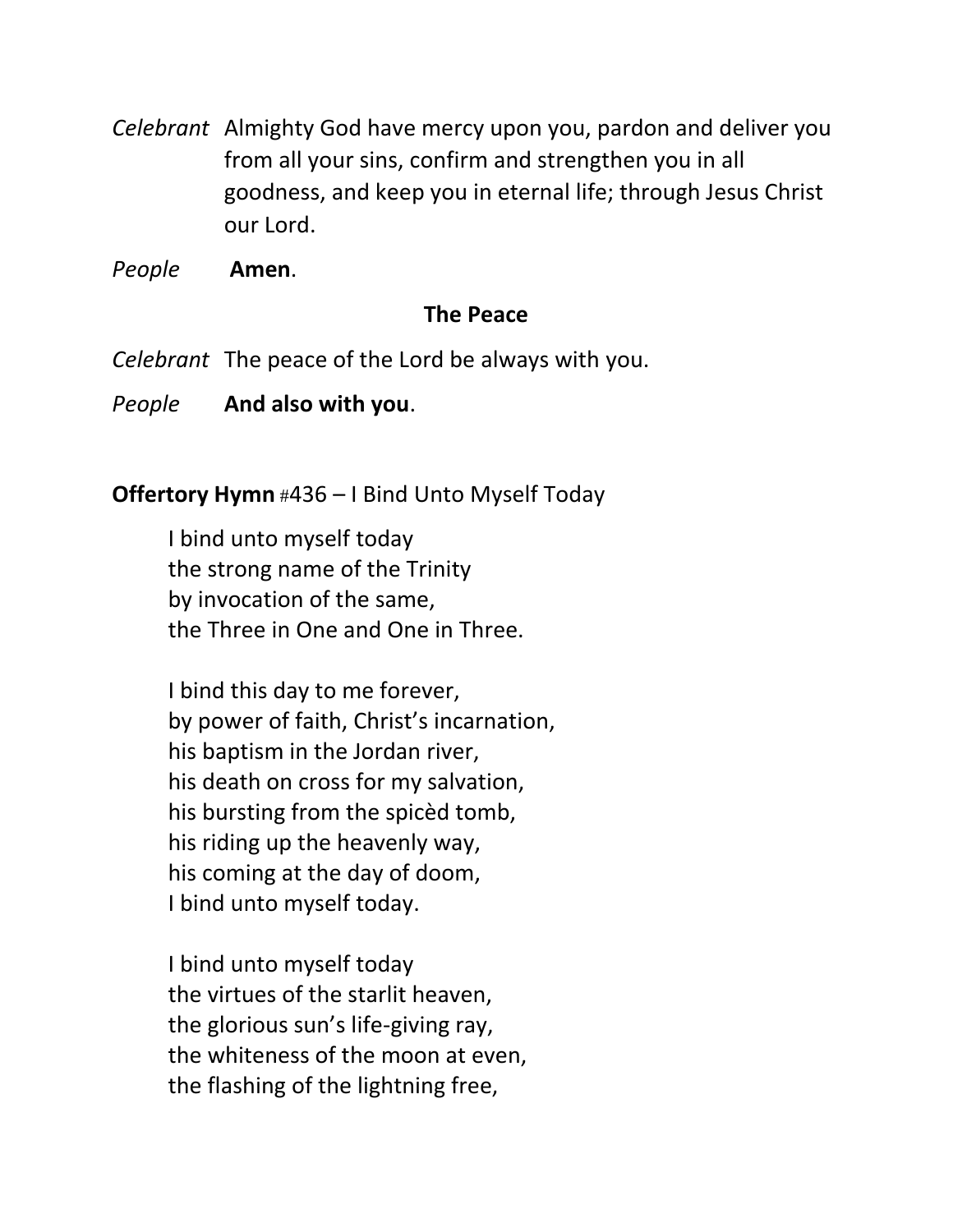the whirling wind's tempestuous shocks, the stable earth, the deep salt sea around the old eternal rocks.

I bind unto myself today the power of God to hold and lead, God's eye to watch, God's might to stay, God's ear to hearken to my need, the wisdom of my God to teach, God's hand to guide, God's shield to ward, the word of God to give me speech, God's heavenly host to be my guard.

Christ be with me, Christ within me, Christ behind me, Christ before me, Christ beside me, Christ to win me, Christ to comfort and restore me. Christ beneath me, Christ above me, Christ in quiet, Christ in danger, Christ in hearts of all that love me, Christ in mouth of friend and stranger.

I bind unto myself the name, the strong name of the Trinity by invocation of the same, the Three in One and One in Three, of whom all nature has creation, eternal Father, Spirit, Word. Praise to the Lord of my salvation; salvation is of Christ the Lord!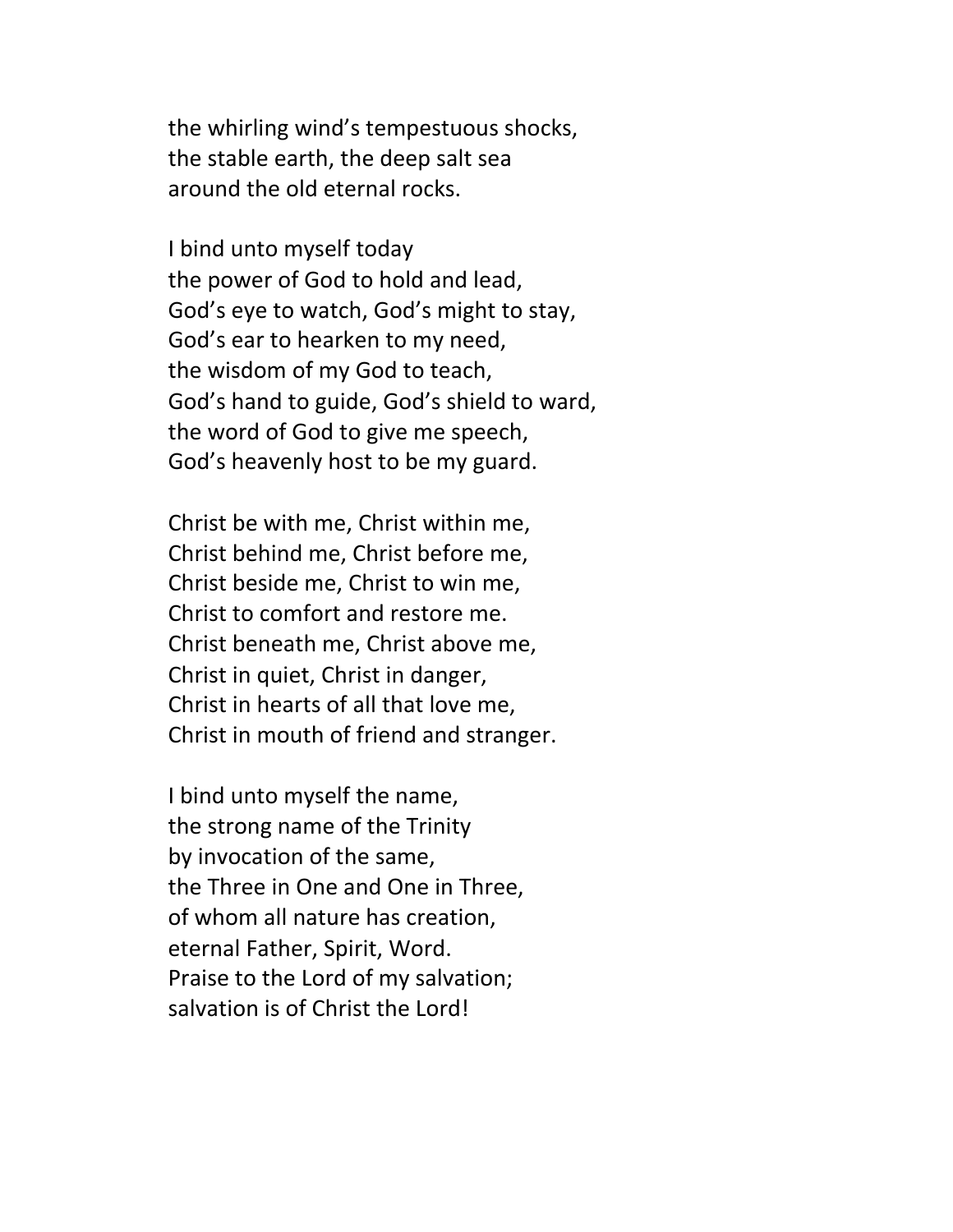#### **Prayer over the Gifts**

*Celebrant*: Living God, receive all we offer you this day. Grant that hearing your word and responding to your Spirit, we may share in your divine life. We ask this in the name of Jesus Christ the Lord. **Amen.**

#### **THE CELEBRATION OF THE EUCHARIST**

# **Eucharistic Prayer 2**

*Celebrant* The Lord be with you.

#### **And also with you.**

*Celebrant* Lift up your hearts.

# **We lift them to the Lord.**

*Celebrant* Let us give thanks to the Lord our God.

# **It is right to give our thanks and praise.**

*Celebrant* We give you thanks and praise, almighty God, through your beloved Son, Jesus Christ, our Saviour and Redeemer. He is your living Word, through whom you have created all things. By the power of the Holy Spirit he took flesh of the Virgin Mary and shared our human nature. He lived and died as one of us, to reconcile us to you, the God and Father of all.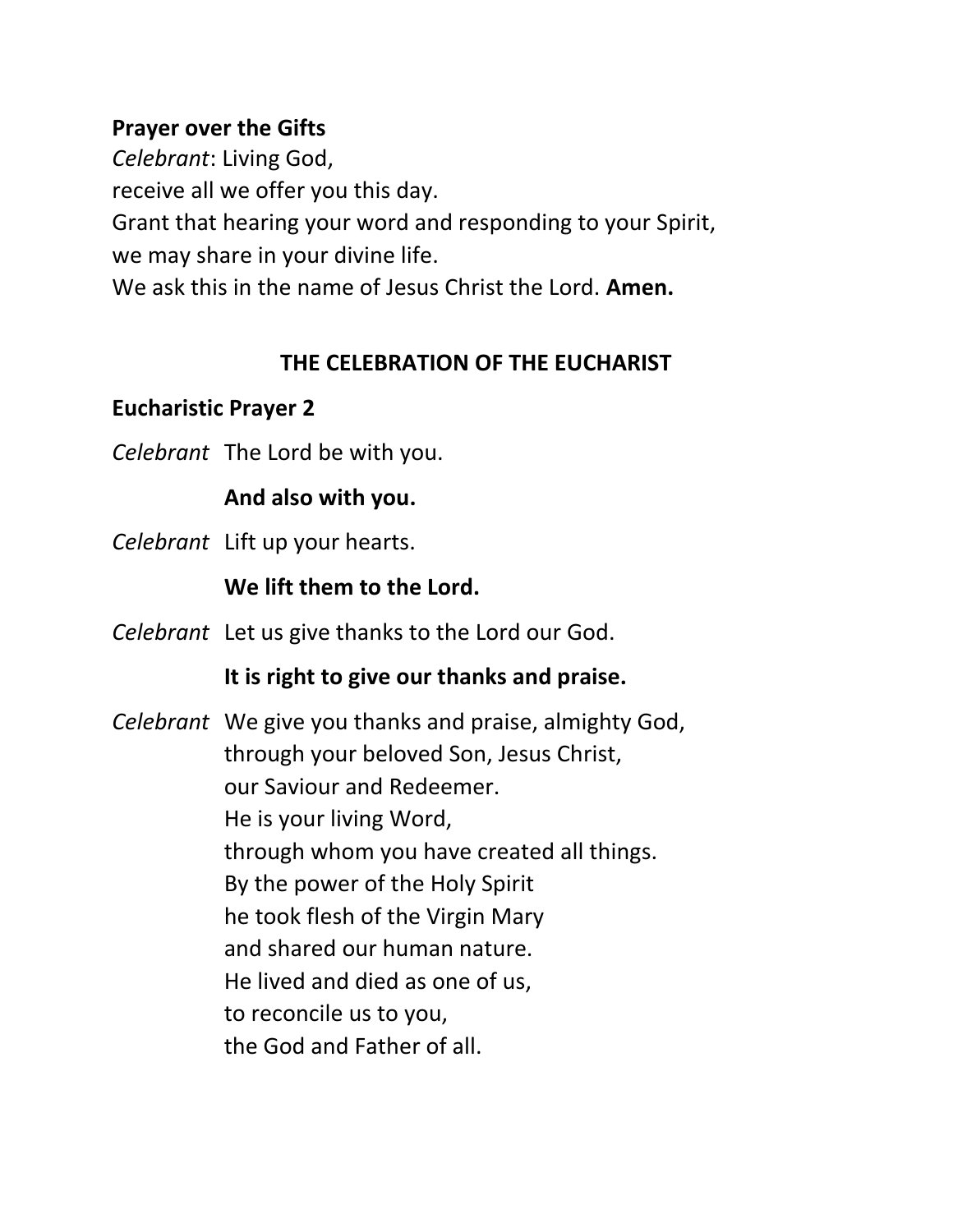In fulfilment of your will he stretched out his hands in suffering, to bring release to those who place their hope in you; and so he won for you a holy people.

He chose to bear our griefs and sorrows, and to give up his life on the cross, that he might shatter the chains of evil and death, and banish the darkness of sin and despair. By his resurrection he brings us into the light of your presence.

Now with all creation we raise our voices to proclaim the glory of your name.

*All* **Holy, holy, holy Lord, God of power and might***.* **Holy, holy, holy Lord, God of power and might***.* **Heaven and earth are full, full of your glory. Hosanna in the highest, hosanna in the highest.**

> **Blessed is he who comes in the name of the Lord. Hosanna in the highest, hosanna in the highest.**

*Celebrant* Holy and gracious God, accept our praise, through your Son our Saviour Jesus Christ; who on the night he was handed over to suffering and death, took bread and gave you thanks,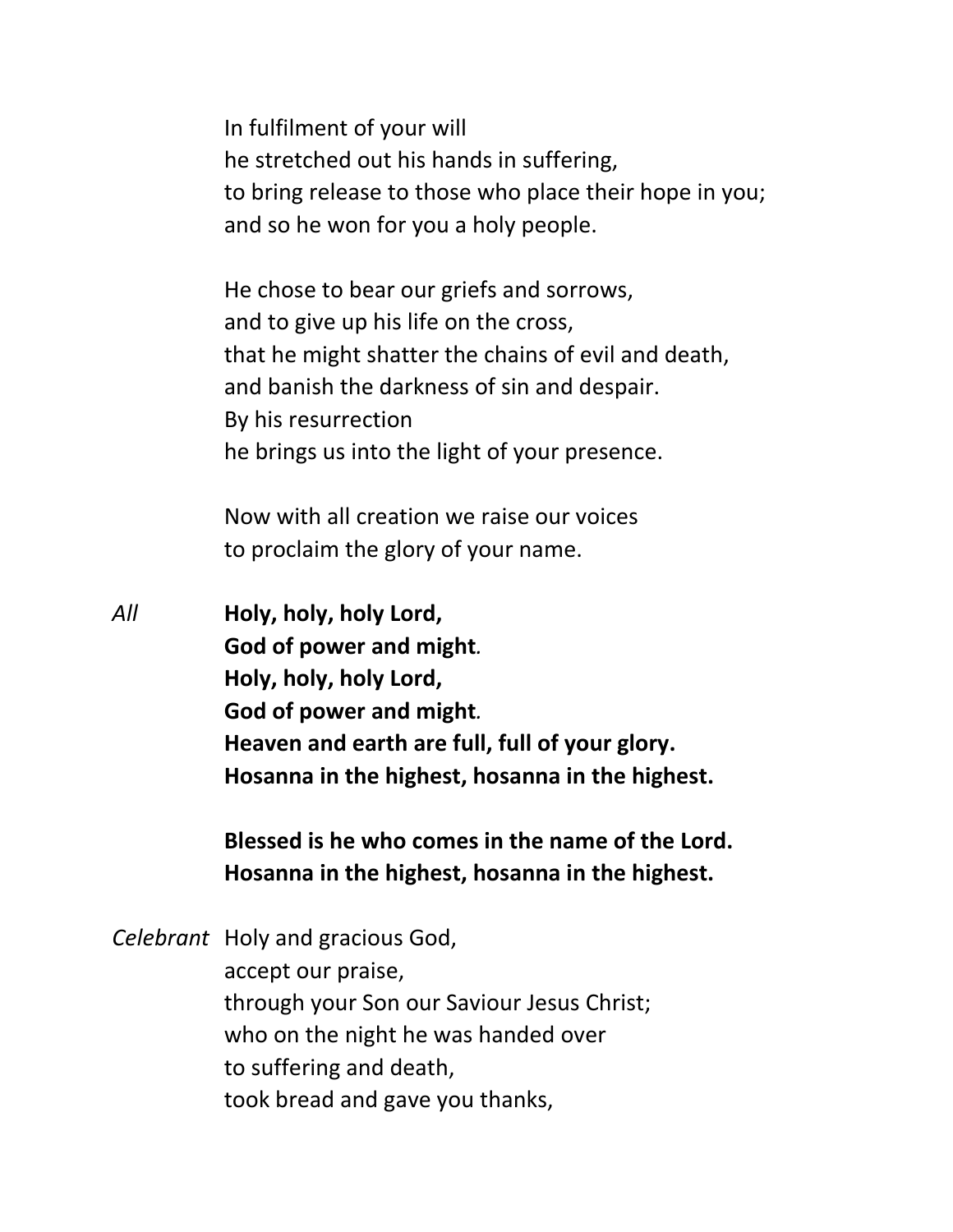saying, "Take, and eat: this is my body which is broken for you." In the same way he took the cup, saying, "This is my blood which is shed for you. When you do this, you do it in memory of me."

Remembering, therefore, his death and resurrection, we offer you this bread and this cup, giving thanks that you have made us worthy to stand in your presence and serve you.

We ask you to send your Holy Spirit upon the offering of your holy Church. Gather into one all who share in these sacred mysteries, filling them with the Holy Spirit and confirming their faith in the truth, that together we may praise you and give you glory through your Servant, Jesus Christ.

All glory and honour are yours, Father and Son, with the Holy Spirit in the holy Church, now and for ever*.* **Amen.**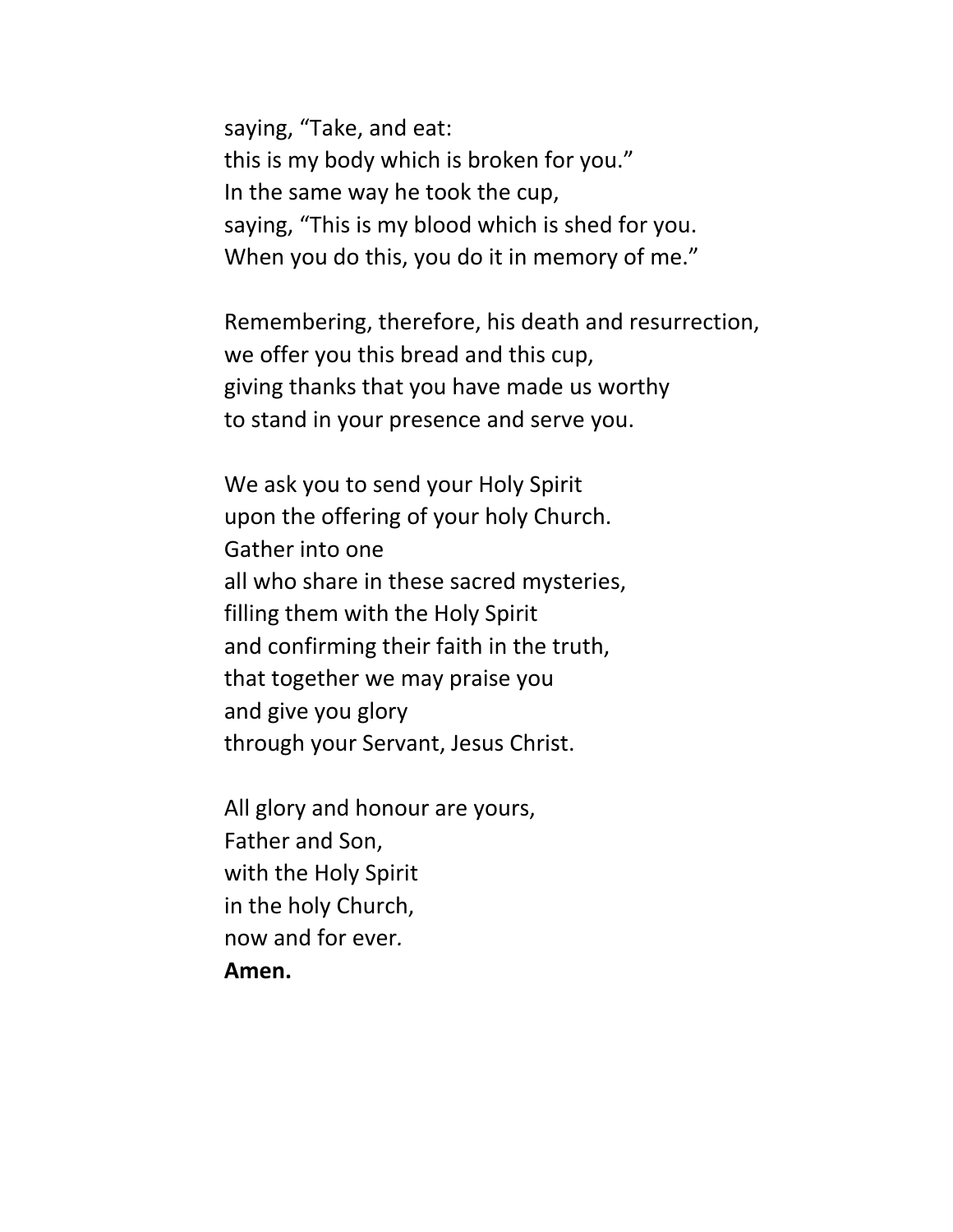*Celebrant* And now, as our Saviour Christ has taught us, we are bold to say, *All* **Our Father, who art in heaven hallowed be thy name, thy kingdom come, thy will be done, on earth as it is in heaven. Give us this day our daily bread. And forgive us our trespasses, as we forgive those who trespass against us. And lead us not into temptation, but deliver us from evil. For thine is the kingdom, the power, and the glory, for ever and ever. Amen.** 

*Silence* 

#### **Breaking of Bread**

| All: | So may your Church be gathered      |
|------|-------------------------------------|
|      | and made into this one bread.       |
|      | whose many grains we have gathered  |
|      | you gave us golden fields of wheat, |
|      | Celebrant Creator of all,           |

**from the ends of the earth into your kingdom.** 

**The Communion**

**Agnus Dei (sung) Jesus, Lamb of God, have mercy on us. Jesus, bearer of our sins,**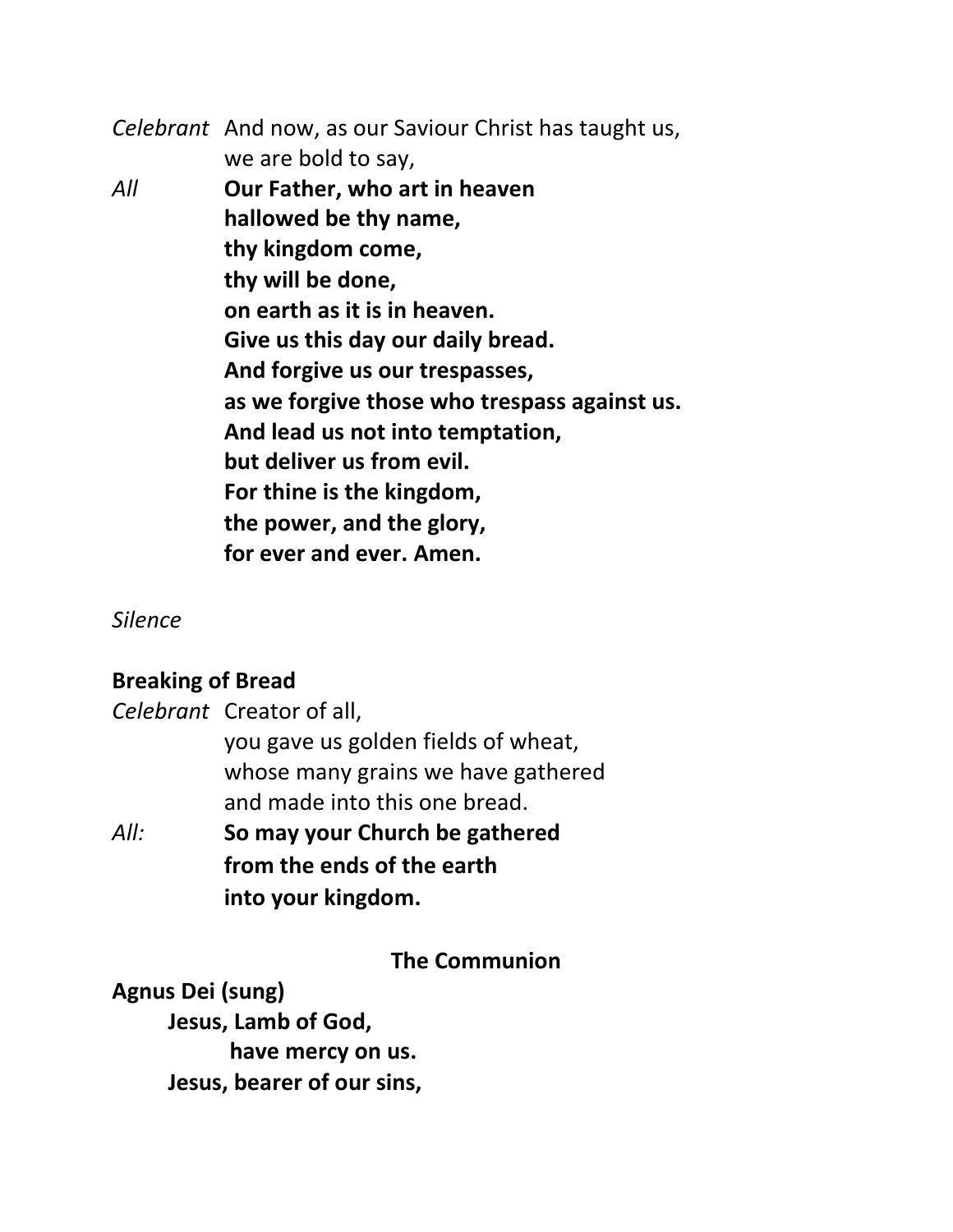**have mercy on us. Jesus, redeemer, redeemer of the world, give us your peace, give us your peace.** 

*Celebrant* The gifts of God for the People of God. *People* **Thanks be to God.**

**Prayer for Spiritual Communion** *(for those who choose not to receive Communion, or are following the service online) Celebrant* Those wishing to do so may make their spiritual communion by joining in this prayer with me now:

> **My Jesus, I believe that you are in the Blessed Sacrament. I love you above all things, and I long for you in my soul. Since I cannot now receive you sacramentally, come spiritually into my heart. As though you have already come, I embrace you, and unite myself entirely to you; never permit me to be separated from you. Amen.**

#### **Communion Hymn** #**525 – The Church's One Foundation**

The Church's one foundation is Jesus Christ our Lord; we are his new creation by water and the Word; from heaven he came and sought us to be his holy bride; with his own blood he bought us, and for our life he died.

Elect from every nation yet one o'er all the earth,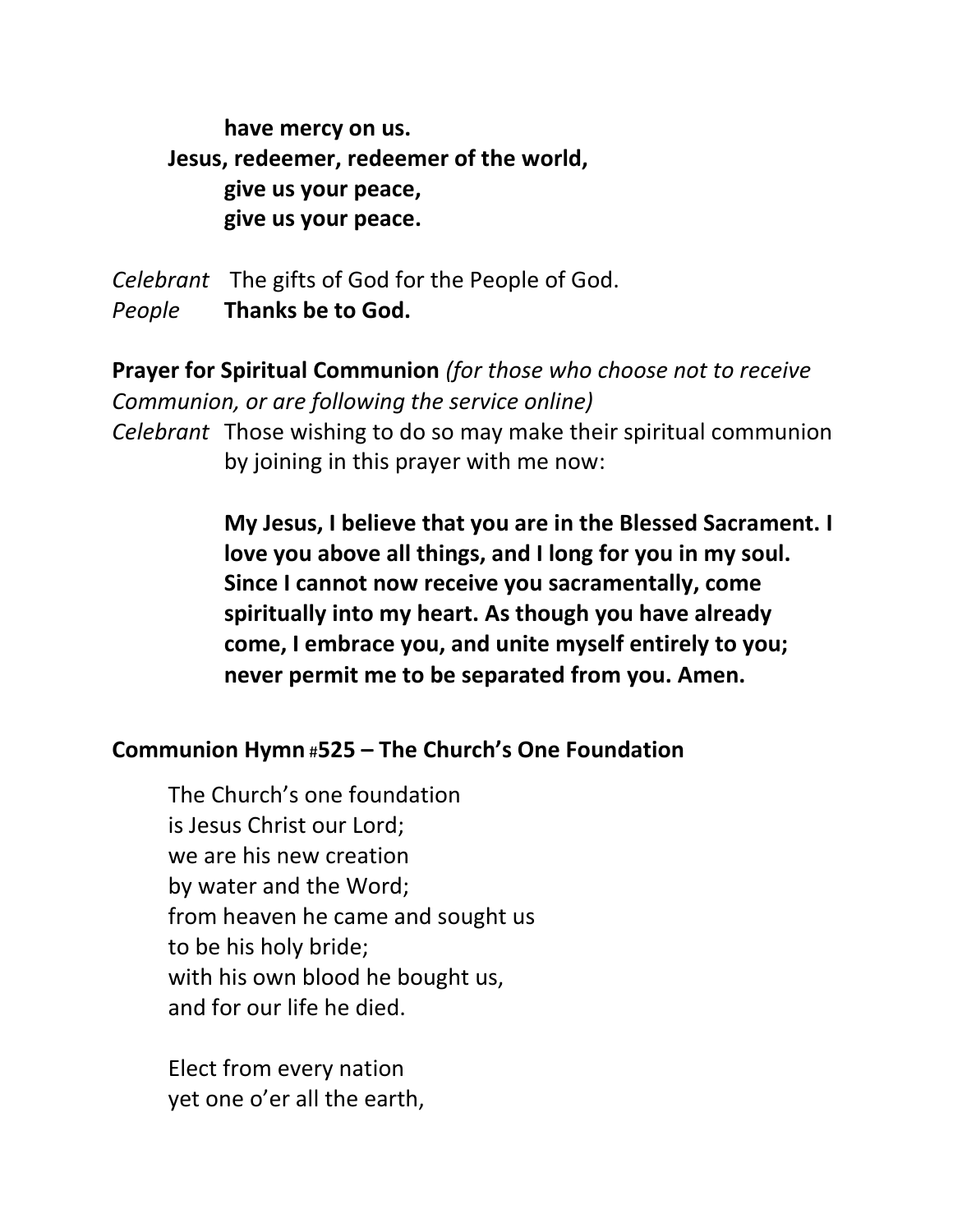our charter of salvation one Lord, one faith, one birth; one glorious name we hallow, partake one holy food, and to one hope we follow, with every grace endued.

Yet we on earth have union with God, the Three-in-One, and mystic sweet communion with those whose rest is won. Oh, happy ones and holy! Lord, give us grace that we like them, the meek and lowly, on high may dwell with thee.

**Anthem**: *Praise God, from Whom All Blessings Flow* Thomas Tallis (1505-1585)

# **Prayer after Communion**

*Celebrant*  Almighty and eternal God, may we who have received this Eucharist worship you in all we do, and proclaim the glory of your majesty. We ask this in the name of Jesus Christ the Lord. **Amen.**

#### **Doxology & Blessing**

*Celebrant* Glory to God,

*All* **whose power, working in us, can do infinitely more than we can ask or imagine.**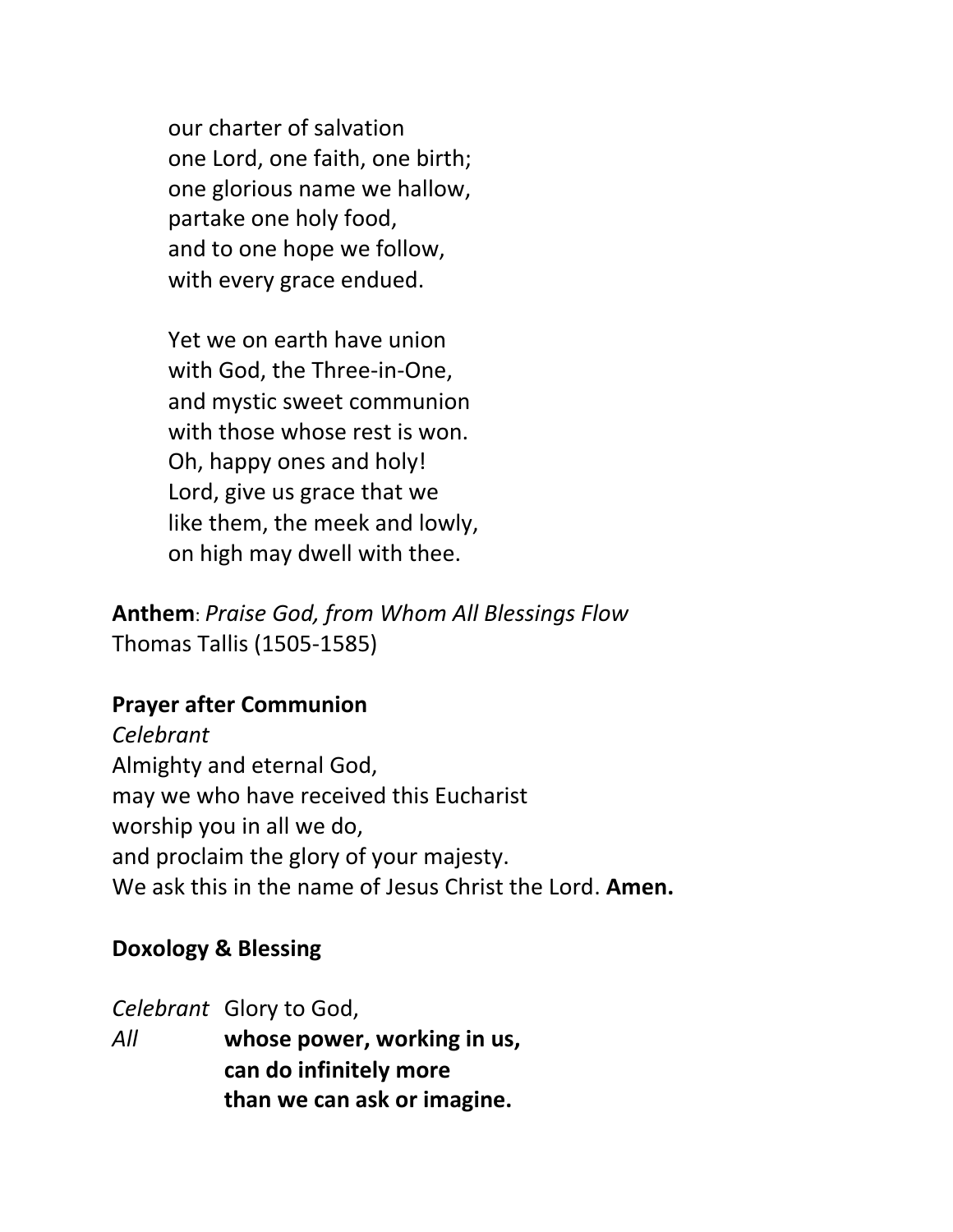**Glory to God from generation to generation, In the Church and in Christ Jesus, For ever and ever. Amen.**

*Celebrant* The peace of God which passes all understanding keep your hearts and minds in the knowledge and love of God and of his Son, Jesus Christ the Lord. And the blessing of God Almighty, the Father, the Son and the Holy Spirit, remain with you and the ones you love now and forevermore. **Amen.**

#### **Announcements**

#### **Closing Hymn #350 – Stand Up and Bless the Lord**

Stand up and bless the Lord, you people of God's choice; stand up and bless the Lord of hosts with heart and soul and voice.

O for the living flame from God's own altar brought, to touch our lips, our minds inspire, and wing to heaven our thought!

God is our strength and song, who makes salvation ours; then be God's love in Christ proclaimed with all our ransomed powers.

Stand up and bless the Lord;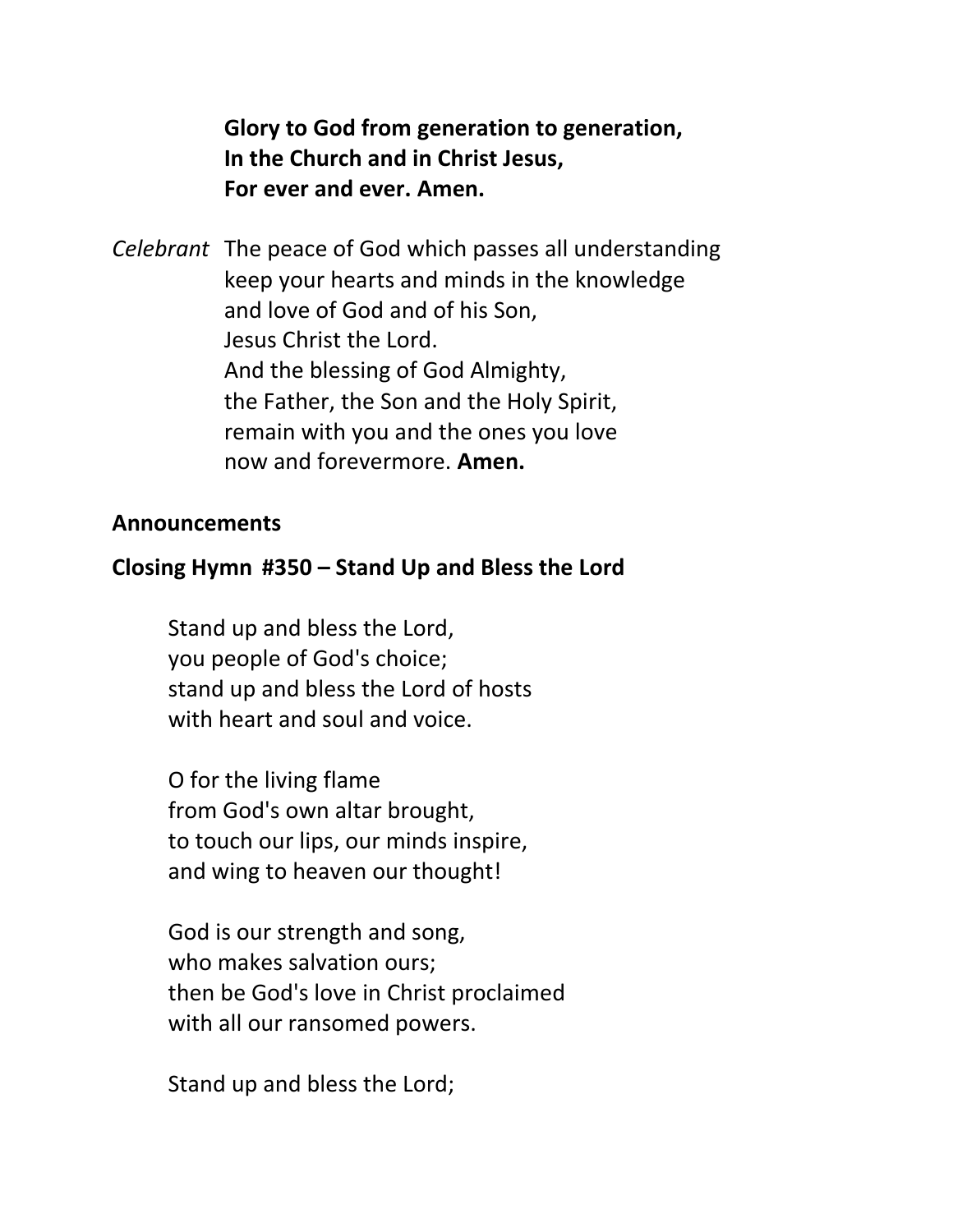the Lord your God adore; stand up and bless the glorious name henceforth for evermore.

*Celebrant* Go in peace to love and serve the Lord. *People* **Thanks be to God.** 

Postlude: *Choral Song and Fugue* S.S. Wesley (1810-1876)

All hymn texts reproduced with permission under CCLI #1146969

# *Announcements*

**Welcome! –** We are grateful to continue in-person worship together. We will still follow Diocesan guidelines, which currently include the *optional* wearing of masks (Please note that Rev. Shelly and the Wardens strongly encourage you to continue to wear your masks due to the ongoing COVID-19 Pandemic. However, masks are now optional under the diocesan guidelines for people to decide for themselves if they would like to wear a mask or not). Those who wish to maintain physical distancing during services may sit in a designated section. Please conduct a self-screening before coming to church. Singing of hymns is permitted.

**Online Faith Formation: Lectio Divina** – Our online *Lectio Divina* with Rev. Shelly will take place on Zoom on four consecutive Tuesday evenings at 7 PM, beginning May 24<sup>th</sup>. All are welcome to participate in any of the sessions. The Zoom link is [https://us02web.zoom.us/j/81129682984,](https://us02web.zoom.us/j/81129682984) or you may call **647 374 4685** or **647 558 0588** to participate by phone. Meeting ID: 811 2968 2984

Wednesday Service – We have returned to in-person worship with Holy Eucharist (BCP) at 10:15 AM. All are welcome.

**Lemonade on the Lawn** – Please join us after the service for refreshments.

**Online Bible Study** – Our Spring Online Bible Study will take place on Zoom on four consecutive Tuesday evenings at 7 PM, beginning May  $24<sup>th</sup>$ . More details to come.